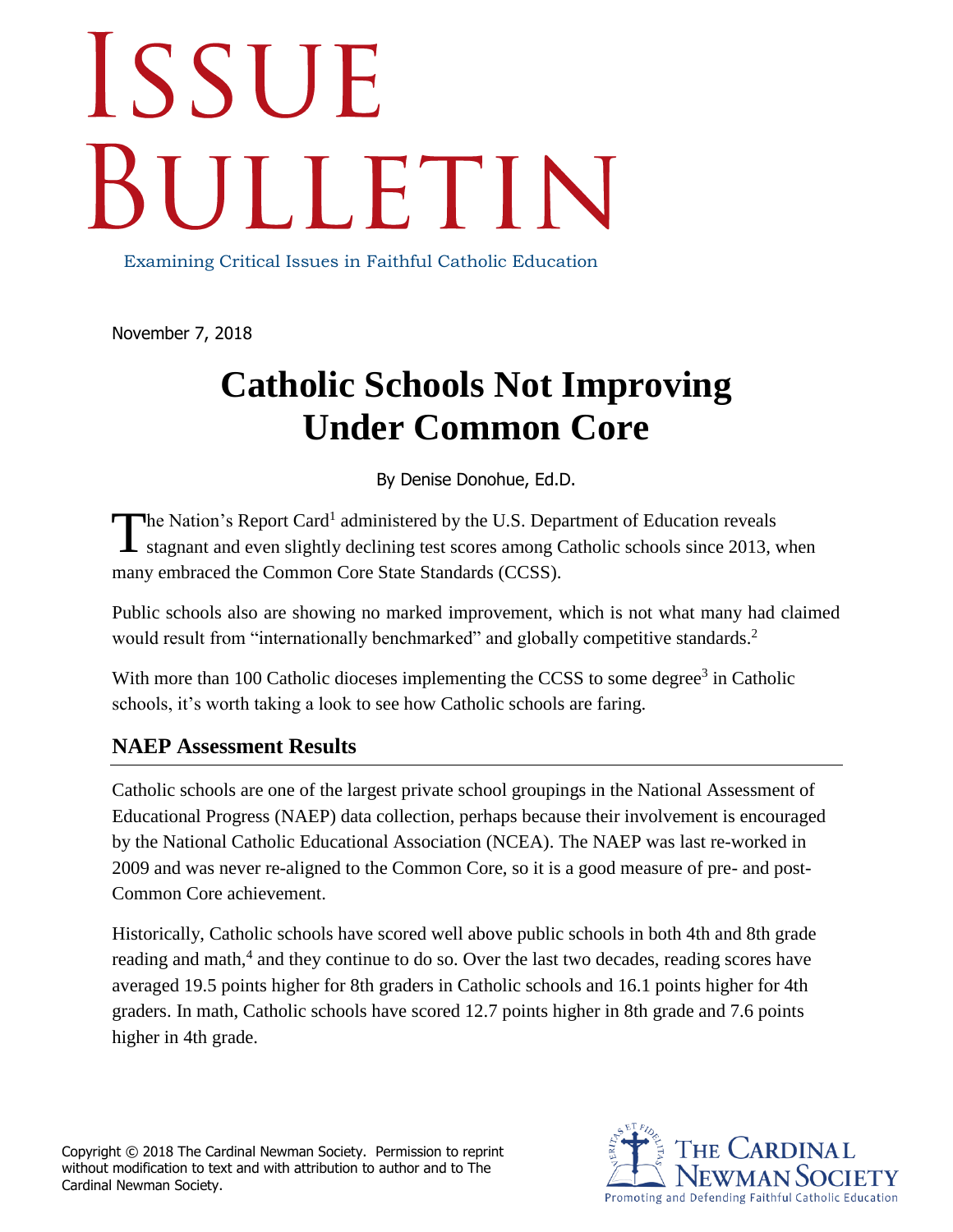The scores of both public and Catholic schools have remained largely stable over the past 8 years, with a small decrease in Catholic school scores that slightly narrows the gap with public schools.

| Comparison of NAEP Math and Reading Scores for 8th Grade                                                 |                |                |                   |           |                |                |                   |  |  |  |  |
|----------------------------------------------------------------------------------------------------------|----------------|----------------|-------------------|-----------|----------------|----------------|-------------------|--|--|--|--|
| 8th Grade                                                                                                | <b>Public</b>  | Catholic       | <b>Difference</b> | 8th Grade | Public         | Catholic       | <b>Difference</b> |  |  |  |  |
| Math                                                                                                     | <b>Schools</b> | <b>Schools</b> |                   | Reading   | <b>Schools</b> | <b>Schools</b> |                   |  |  |  |  |
| 2017                                                                                                     | 282            | 294            | 12                | 2017      | 265            | 283            | 18                |  |  |  |  |
| 2015                                                                                                     | 281            | 293            | 12                | 2015      | 264            | 284            | 20                |  |  |  |  |
| 2013                                                                                                     | 284            | 295            | 11                | 2013      | 266            | 286            | 20                |  |  |  |  |
| 2011                                                                                                     | 283            | 295            | 12                | 2011      | 264            | 283            | 19                |  |  |  |  |
| 2009                                                                                                     | 282            | 297            | 15                | 2009      | 262            | 281            | 19                |  |  |  |  |
| 2007                                                                                                     | 280            | 292            | 12                | 2007      | 261            | 282            | 21                |  |  |  |  |
| 2005                                                                                                     | 278            | 290            | 12                | 2005      | 260            | 280            | 20                |  |  |  |  |
| 2003                                                                                                     | 276            | 289            | 13                | 2003      | 261            | 281            | 20                |  |  |  |  |
| 2000                                                                                                     | 272            | 284            | 12                | 2002      | 263            | 281            | 18                |  |  |  |  |
| 1996                                                                                                     | 269            | 285            | 16                | 1998      | 261            | 281            | 20                |  |  |  |  |
| $1 \ldots$ $11$<br>$\frac{1}{2}$ , $\frac{1}{2}$ , $\frac{1}{2}$ , $\frac{1}{2}$ , $\frac{1}{2}$<br>0017 |                |                |                   |           |                |                |                   |  |  |  |  |

https://www.nationsreportcard.gov/math\_2017

https://www.nationsreportcard.gov/reading\_2017

| Comparison of NAEP Math and Reading Scores for 4th Grade |                          |                            |                   |                      |                          |                            |                   |  |  |  |  |
|----------------------------------------------------------|--------------------------|----------------------------|-------------------|----------------------|--------------------------|----------------------------|-------------------|--|--|--|--|
| 4th Grade<br>Math                                        | Public<br><b>Schools</b> | Catholic<br><b>Schools</b> | <b>Difference</b> | 4th Grade<br>Reading | Public<br><b>Schools</b> | Catholic<br><b>Schools</b> | <b>Difference</b> |  |  |  |  |
| 2017                                                     | 239                      | 245                        | 6                 | 2017                 | 221                      | 235                        | 14                |  |  |  |  |
| 2015                                                     | 240                      | 247                        |                   | 2015                 | 221                      | 237                        | 16                |  |  |  |  |
| 2013                                                     | 241                      | 246                        | 5                 | 2013                 | 221                      | 235                        | 14                |  |  |  |  |
| 2011                                                     | 240                      | 245                        | 5                 | 2011                 | 220                      | 235                        | 15                |  |  |  |  |
| 2009                                                     | 239                      | 245                        | 6                 | 2009                 | 220                      | 236                        | 16                |  |  |  |  |
| 2007                                                     | 239                      | 246                        |                   | 2007                 | 220                      | 232                        | 12                |  |  |  |  |
| 2005                                                     | 237                      | 244                        | $\overline{ }$    | 2005                 | 217                      | 234                        | 17                |  |  |  |  |
| 2003                                                     | 234                      | 244                        | 10                | 2003                 | 216                      | 235                        | 19                |  |  |  |  |
|                                                          |                          |                            |                   | 2002                 | 217                      | 234                        | 17                |  |  |  |  |
| 2000                                                     | 224                      | 237                        | 13                | 2000                 | 211                      | 229                        | 18                |  |  |  |  |
| 1996                                                     | 222                      | 232                        | 10                | 1998                 | 213                      | 232                        | 19                |  |  |  |  |

https://www.nationsreportcard.gov/math\_2017

https://www.nationsreportcard.gov/reading\_2017

This isn't what was supposed to happen, is it? Neither public nor Catholic schools experienced the upswing that was promised by the authors of the Common Core Standards. Public school scores from 2009 (pre-CCSS) to 2017 (post-CCSS) are relatively the same and are categorized in the "basic" range on the academic standards scale for the NAEP, whereas Catholic school 8th grade math scores have slid three points in the pre-test/post-test scenario (297 in 2009 to 294 in 2017). Interestingly, the cut-off for "proficient" according to the NAEP literature is a score of 299<sup>5</sup>, leaving Catholic schools that much more to attain before reaching the mark. Meanwhile, the opportunity costs are unknown. Perhaps Catholic schools' 8th grade math and reading scores might have continued their positive upward trend before the onset of the CCSS.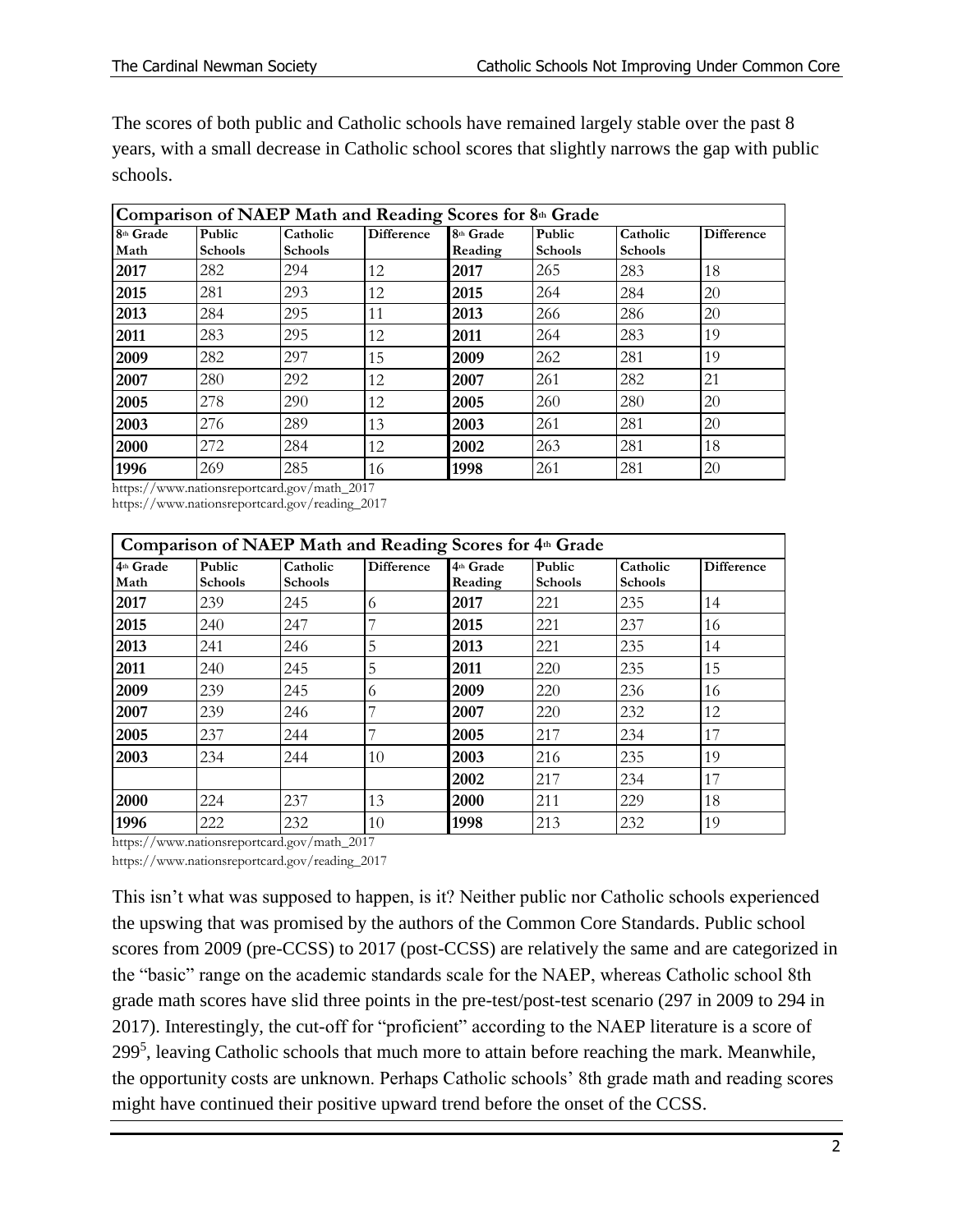As for international benchmarking, the 4th grade U.S. scores in the Trends in International Mathematics and Science Study (TIMMS) remained the same in 2015 at the internationally low benchmark.<sup>6</sup> The 8th grade TIMMS scores went up,<sup>7</sup> but they are still at the internationally low benchmark.<sup>8</sup>

In reading, scores for U.S. 4th grade students on the Progress for International Reading Literacy Study (PIRLS) have declined from 556 in 2011 to 549 in 2016 (the most recent year for scores).<sup>9</sup> The United States is currently sitting in 15th place in reading achievement for 4th graders, down from 6th place in  $2011$ .<sup>10</sup>

## **Common Core and Catholic Schools**

What the test scores don't measure is the loss to Catholic identity when Catholic schools conform to secular school standards that fail to consider essential differences in faithful Catholic education.

Recognizing that the CCSS would drive textbook publishing, teacher preparation programs, state assessments, teacher professional development<sup>11</sup>, and college-entry exams<sup>12</sup>, the NCEA encouraged Catholic schools to adopt the CCSS as they saw fit or as they were compelled to do, based on state and accreditation requirements.

But with parent concerns rising across the country and Catholic parents wondering why Catholic schools were using the same academic standards as public schools, The Cardinal Newman Society launched Catholic is Our Core<sup>13</sup> in 2013 to evaluate the CCSS and counter many of the dangerous and progressive claims advanced by Common Core proponents.

In December 2013, the Newman Society expressed serious reservations<sup>14</sup> about the use of the CCSS in Catholic schools, especially since historical data for Catholic high school graduation and college attendance was consistently outstanding and there seemed no need to work from standards designed primarily to raise academic achievement of students in the lower national quartile.

Moreover, the utilitarian underpinning of the CCSS stands in stark contrast to the full flourishing of the human person, as promoted in Church documents on education. Children and young adults are not to be viewed as components of an economic machine to be manipulated and directed toward labor slots in manufacturing<sup>15</sup>, as some would like. An impoverished view of the human person, which pervades society, is not how the Church has traditionally approached Catholic education. To take on such limiting constraints is unworthy of the dignity of the educational institution.

In 2014, the United States Conference of Catholic Bishops (USCCB) issued a statement recognizing the limitations of the CCSS for faith-based formation: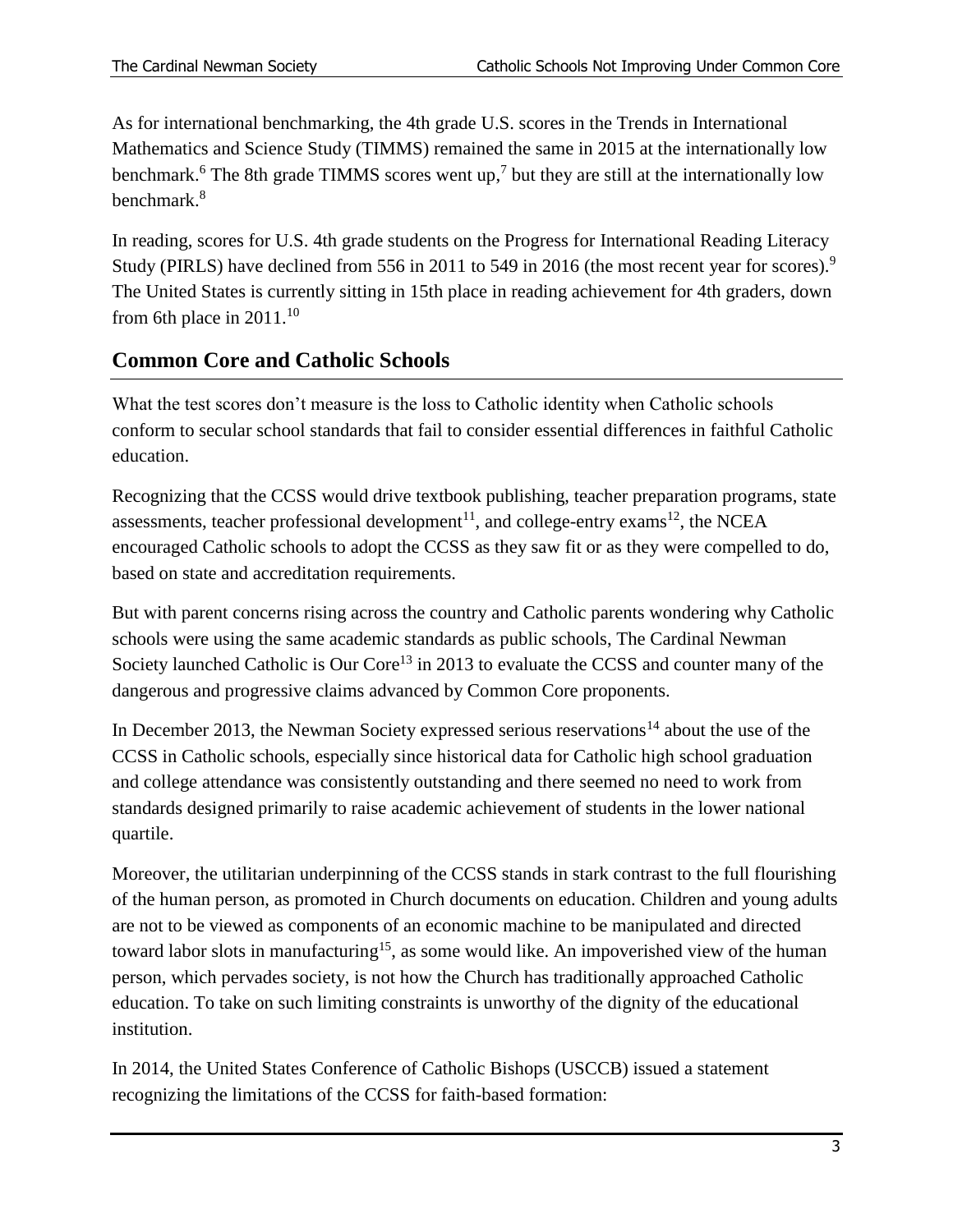Catholic schools must consider standards that support the mission and purpose of the school as a Catholic institution. Attempts to compartmentalize the religious and the secular in Catholic schools reflect a relativistic perspective by suggesting that faith is merely a private matter and does not have a significant bearing on how reality as a whole should be understood. Such attempts are at odds with the integral approach to education that is a hallmark of Catholic schools. Standards that support an appropriate integration should be encouraged. $16$ 

Embracing subsidiarity and local decision-making, the USCCB directed that each bishop, along with their education leaders, decide whether to adapt, adopt, or reject the CCSS. About 33  $\alpha$  dioceses<sup>17</sup> announced they would not use the CCSS, preferring to retain their already workable standards and curricular frameworks. Most of the others, though, chose to work with the Common Core in some fashion.

Today, we can see the wisdom of the Newman Society's warnings against the rapid adoption of CCSS in Catholic schools, "a mistake that will be difficult or impossible to undo for years to come." The NAEP scores suggest that the Common Core comes with empty promises, and it may in fact hinder progress toward excellence in both public and Catholic schools.

*Denise Donohue, Ed.D., is deputy director of K-12 education programs and manages the Catholic Education Honor Roll at The Cardinal Newman Society.*

 $\overline{\phantom{a}}$ 

<sup>5</sup> https://nces.ed.gov/nationsreportcard/mathematics/achieve.aspx.

<sup>1</sup> https://www.nationsreportcard.gov/

<sup>&</sup>lt;sup>2</sup> The Council of Chief State School Officers and The National Governors Association Center for Best Practices, Common Core Standards Memorandum of Agreement, retrieved from

https://www.edweek.org/media/politicsk12.pdf; V. Strauss, "Former education commissioner blasts common core process – update," Washington Post (Feb. 13, 2013), retrieved from

https://www.washingtonpost.com/news/answer-sheet/wp/2013/02/13/former-education-commissioner-blastscommon-core-process/?utm\_term=.a7b755a241cf.

<sup>&</sup>lt;sup>3</sup> Brian Fraga, "Schools of Thought," Our Sunday Visitor Mar. 19, 2014), retrieved from https://www.osv.com/OSVNewsweekly/ByIssue/Article/TabId/735/ArtMID/13636/ArticleID/14299/Schools-ofthought.aspx.

<sup>4</sup> Denise Donohue, "NAEP Scores Suggest Some Concerns for Catholic Schools," The Cardinal Newman Society (Dec. 20, 2015), retrieved from https://newmansociety.org/naep-scores-suggest-some-concerns-for-catholic-schools/.

<sup>6</sup> http://timssandpirls.bc.edu/timss2015/international-results/timss-2015/mathematics/performance-atinternational-benchmarks/.

<sup>7</sup> http://timssandpirls.bc.edu/timss2015/international-results/timss-2015/mathematics/student-achievement/.

<sup>8</sup> http://timssandpirls.bc.edu/timss2015/international-results/timss-2015/mathematics/performance-atinternational-benchmarks/.